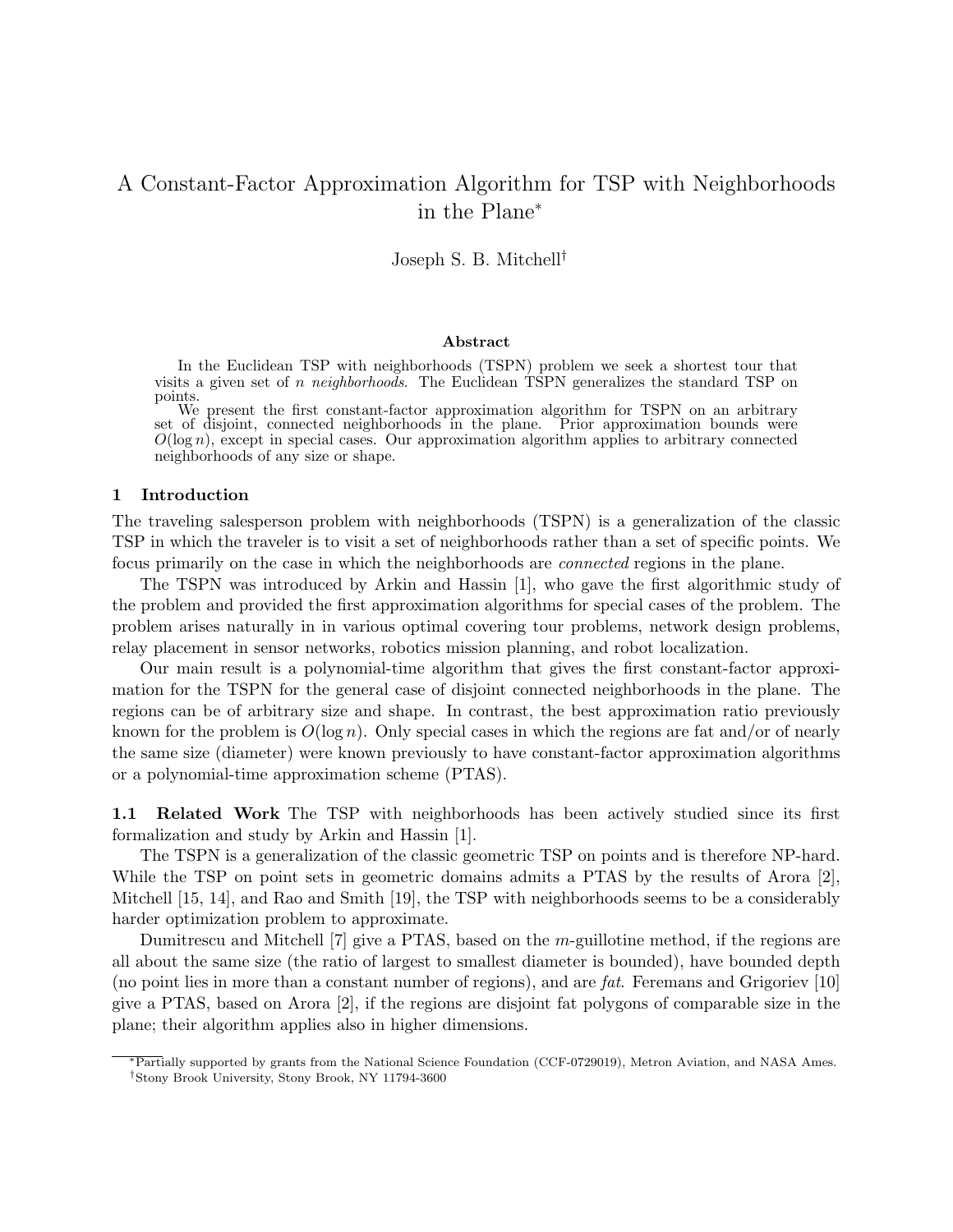By mapping to the "one-of-a-set" TSP, de Berg et al. [5] gave an  $O(1)$ -approximation for disjoint fat convex regions. Elbassioni et al. [8] improved the running time and generalized to the case in which the neighborhoods to be visited may be arbitrary sets of points, with each set lying within a (disjoint) fat region that is not necessarily convex. Elbassioni, Fishkin, and Sitters [9] consider the case in which the corresponding regions are intersecting, convex, and fat, of comparable size; they give an  $O(1)$ -approximation.

Mitchell [18] obtained a PTAS for bounded depth fat regions in the plane, allowing them to be of arbitrary sizes. His definition of "fat" is very weak; he requires only that the area is at least a constant times the square of the diameter. His results apply also to the case in which the regions to be visited may be disconnected sets of points that each lie within one of the (nearly) disjoint fat polygons.

Very recently, Chan and Elbassioni [4] have given a quasipolynomial-time approximation scheme (QPTAS) for geometric instances of TSPN in any fixed dimension for the case of fat, weakly disjoint regions; their results apply also to metric spaces of bounded doubling dimension.

If the regions are allowed to overlap, the problem is APX-hard [5, 20], even if the regions are segments all of very nearly the same length [9]. The problem is also APX-hard if the regions are disconnected, with each being a pair of points in the plane [6]. Thus, we do not expect to find a PTAS for the general case. There might be a PTAS in the case of disjoint regions (the case for which we give the first constant-factor approximation); this is a fascinating open problem.

For connected sets in the plane, arbitrarily overlapping, the best known approximation ratio is  $O(\log n)$ , given in an algorithm discovered more than 15 years ago [13]; the running time has been improved more recently [9, 11].

For further background about the geometric TSP, the TSP with neighborhoods, and related problems, see the surveys [3, 16, 17].

1.2 Our Contribution, Outline of Our Approach All prior constant-factor approximation algorithms (and PTAS's) relied on exploiting special structure that comes from assuming that regions are either all about the same size or all are fat in some sense. Fatness was crucial in order to apply a packing argument to give effective lower bounds on the length of an optimal tour. Even the special case of horizontal line segments has had no constant-factor approximation prior to this work.

Several new ideas are needed in order to address the general case in which regions can be of arbitrary sizes and are not fat. We outline our approach:

- 1. We address the "skinniness" of general regions by surrounding each region by its four "directional hulls", which we prove are fat, for an appropriate choice of one of two coordinate systems. This allows us to partition the regions into two sets ("blue" regions and "red" regions); we separately find approximating tours of each set, and then appeal to the Combination Lemma of [1] to combine into a tour of the entire set. Thus, it suffices to consider only the set of blue regions, which have all four of their directional hulls in our  $(x, y)$ -coordinate system fat.
- 2. While the original regions are assumed to be disjoint, the fat directional hulls of the regions can overlap. Thus, we start by selecting a disjoint subset,  $\mathcal{E}_0$ , of the directional hulls; we do this greedily, in order of increasing size. We use the algorithm of [18] to compute an approximately optimal tour, T, of the disjoint subset  $\mathcal{E}_0$  of (fat) directional hulls.
- 3. We convert T into a polygonal subdivision, G, each of whose faces are histograms; this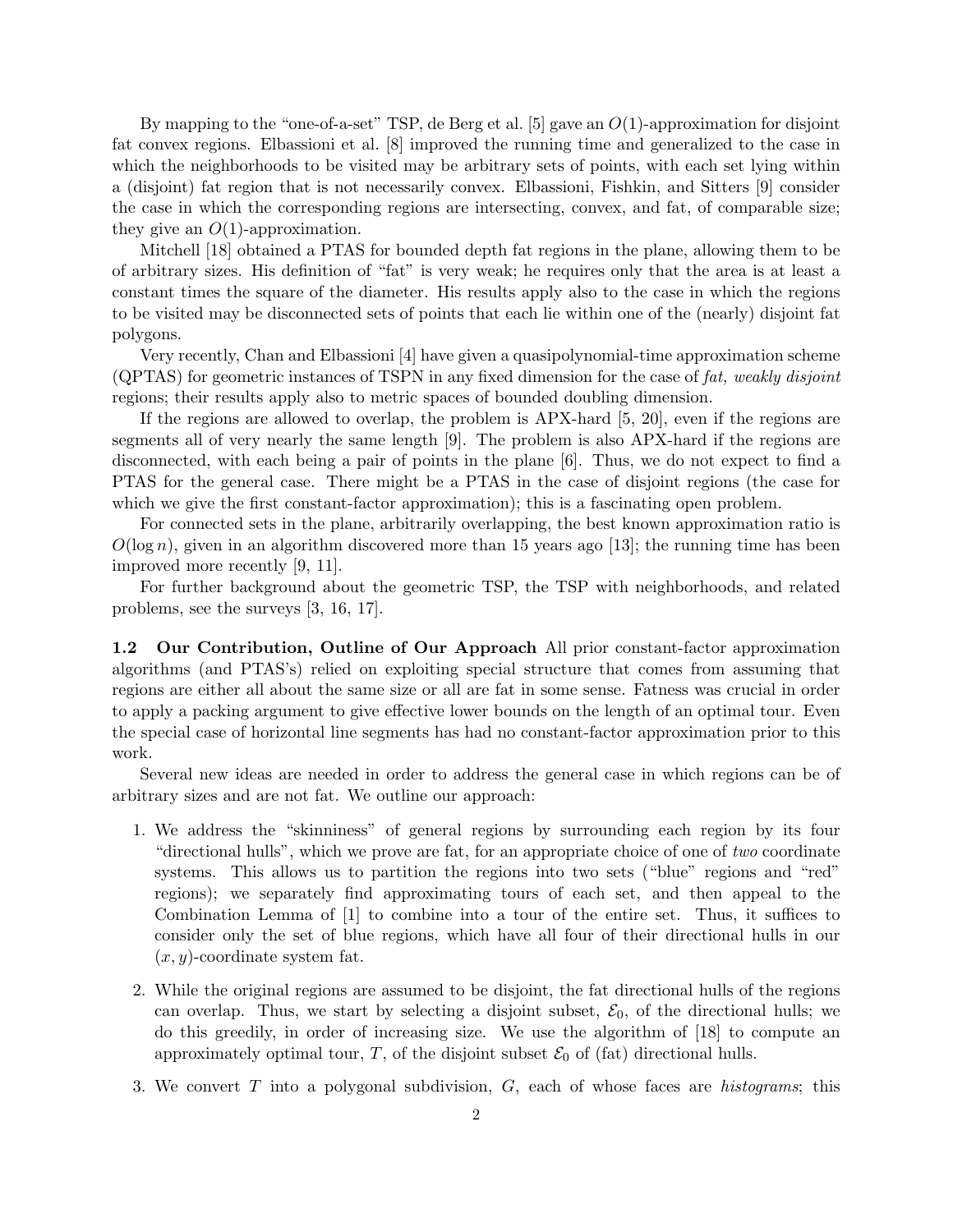increases the total length of T by only a constant factor.

- 4. We argue that if all four of the (fat) directional hulls of the original (possibly skinny) region  $P_i$  is visited by G, then G also visits  $P_i$ . This follows from the fact that the faces of G are histograms. (Thus, if G happens to visit all of the directional hulls of all of the (blue) regions, then G already visits all of the regions themselves, and we are done.)
- 5. The fact that the regions  $\mathcal{E}_0$  were selected greedily by size allows us to argue that any region  $P_i$  that is not visited already by T must be *close* to the tour T (and therefore close to the boundaries of faces of G), where "close" means within distance that is  $O(diam(P_i))$ . (I.e., there can be no "missed" regions  $P_i$  that are substantially interior to some face of G.) This motivates the definition of a *stratified grid* within a histogram face,  $H$ ; this grid has small squares near the boundary of  $H$ , then progressively larger squares as the distance to the boundary increases. Since regions  $P_i$  that are "far" from the boundary of H must be "large", we know that we are able to visit all regions with a slight refinement of the squares of the stratified grid. Also, each square of the stratified grid can be attached to the boundary of H by a connection whose length is proportional to the size of the square.
- 6. We then focus on a single histogram face, H, and its stratified grid. We first argue a lower bound on the total length of any forest  $F$  that visits all regions  $P_i$  interior to  $H$  and for which the union  $F \cup \partial H$  is connected: Such a forest must have length at least a constant fraction of the weight of a minimum-weight cover of the regions  $P_i$  by squares of the stratified grid, where "weight" refers to the sum of the sizes of the squares. Thus, our goal is to solve (or approximate) a weighted set cover problem that has special structure. We are able to exploit the disjointness of the regions  $P_i$  to obtain a dynamic programming algorithm to compute a minimum-weight cover.

### 2 Preliminaries

Let  $\mathcal{R} = \{P_1, P_2, \ldots, P_n\}$  be the input set of *n* disjoint, connected regions in the plane.

We say that a tree or a tour T visits region  $P_i$  if  $T \cap P_i \neq \emptyset$ . We say that T visits R if T visits each of the regions  $P_i$ , for  $i = 1, ..., n$ . Let let  $L^*$  denote the length of an optimal tree/tour.

We utilize some basic notation and observations from [18]. Let  $R_0$  be a minimum-diameter (blue) axis-aligned rectangle that intersects or contains all regions  $P_i$ , and let D be the diameter of  $R_0$ . (Note that  $R_0$  is easily computed in polynomial time by critical placement arguments; for our purposes, a constant-factor approximation suffices, and this is even more readily computed.) Then, D provides a lower bound on the length,  $L^*$ , of an optimal tour; as shown in [18], Lemma 2.2,  $2D \leq L^* \leq nD$ . Let G denote the regular grid (lattice) of points  $(i\delta, j\delta)$ , for integers i and j, where  $\delta = D/n$ . We let  $\Gamma_i$  denote the subset of grid points G at distance at most  $\delta/\sqrt{2}$  from region  $P_i$ . Then,  $\Gamma_i \neq \emptyset$ . Note that it may be that  $\Gamma_i = \Gamma_j$  for distinct regions  $P_i$  and  $P_j$ ,  $i \neq j$ . (In particular, many "tiny" regions may all map to the same singleton grid point.) By Lemma 2.3 of [18] (with  $\epsilon = 1$ ), we know that any tour T (of length L) that visits  $\mathcal{R} = \{P_1, P_2, \ldots, P_n\}$  can be modified (by adding *n* detours, each of length at most  $2\delta/\sqrt{2} = \sqrt{2}D/n \le L^*/(\sqrt{2}n)$  to be a tour  $T_g$ , of length  $O(L)$ , that visits  $\{\Gamma_1, \Gamma_2, \ldots, \Gamma_n\}$ . Similarly, any tour  $T_{\mathcal{G}}$ , of length  $L_{\mathcal{G}}$ , that visits  $\{\Gamma_1, \Gamma_2, \ldots, \Gamma_n\}$ can be modified to be a tour T, of length  $O(L_{\mathcal{G}})$ , that visits  $\mathcal{R} = \{P_1, P_2, \ldots, P_n\}$ . Further, by Lemma 2.4 of [18], it suffices to search for optimal tours within the ball,  $B(c_0, 2D)$ , of radius 2D centered at the center point,  $c_0$ , of  $R_0$ ; this *localizes* our problem.

Thus, for our approximation purposes, it suffices to consider polygonal tours whose vertices lie on the grid G (and within distance  $O(D)$  of the points  $c_0$ ); in fact, giving up at most a factor  $\sqrt{2}$ ,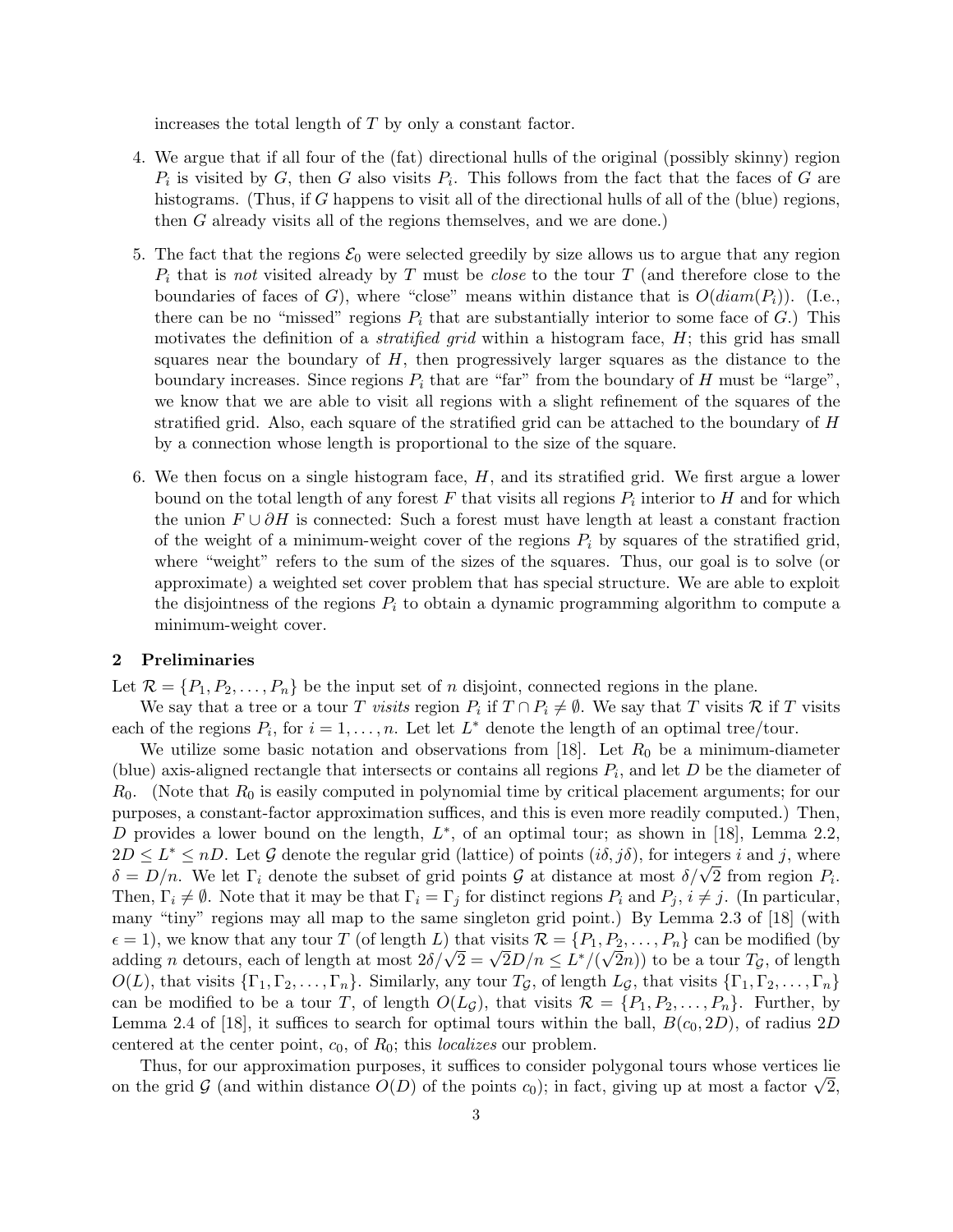we can assume, for simplicity, that we are searching over the set of rectilinear tours on  $\mathcal{G}$ , with all edges axis-parallel, on the grid. By rescaling, we can also assume that  $\delta = 1$ , without loss of generality.

Finally, it suffices to give an approximation algorithm for the *minimum spanning tree with* neighborhoods (MSTN) problem, since associated with a spanning tree T of length  $|T|$  is a tour of length  $2|T|$  obtained by walking around the tree T. Thus, we desire a tree, T, that visits all of the regions  $\mathcal{R} = \{P_1, P_2, \ldots, P_n\}$  and has (Euclidean) length close to  $L^* = |T^*|$ , the length of an optimal spanning tree,  $T^*$ . We can assume that the tree is rectilinear, lies on the integer grid, and the goal is to find a short tree T that visits, or comes close (within distance  $1/\sqrt{2}$ ) to, each region  $P_i$ .

### 3 Reduction to Case of Overlapping Fat Regions

We consider two cartesian coordinate systems: (1) The "base" (or "blue") system has coordinates  $(x, y)$ , and (2) the "rotated" (or "red") system is rotated by 45 degrees with respect to the blue system and has coordinates  $(x', y')$ . Each region  $P_i$  has an axis-aligned bounding box in each of the two coordinate systems; we let  $BB(P_i)$  denote the blue bounding box and  $BB'(P_i)$  denote the red bounding box.

We let  $E^{+x}(P_i) \subseteq BB(P_i)$  denote the set of all points  $p \in BB(P_i)$  for which the rightwards ray (in the +x direction) from p intersects  $P_i$ . We similarly define  $E^{-x}(P_i)$ ,  $E^{+y}(P_i)$ , and  $E^{-y}(P_i)$ , and refer to these as the *blue directional hulls* of  $P_i$ . Exactly analogously, we define the four red directional hulls of  $P_i$ , with respect to the red coordinates  $x', y'$  and the red bounding box,  $BB'(P_i)$ . Refer to Figure 1.



Figure 1: Directional hulls: blue  $E^{+x}(P)$  and red  $E^{+x'}(P)$  for polygon P.

We say that a connected planar region X is  $\alpha$ -fat (or simply fat) if X contains a disk of radius at least  $diam(X)/\alpha$ , where  $diam(X)$  denotes the diameter of X. Note that this definition of fat applies to convex as well as nonconvex regions.

LEMMA 3.1. Let X be a connected subset of the plane. Either the four blue directional hulls of X are fat or the four red directional hulls of X are fat.

Proof. If the four blue directional hulls are fat, we are done. Thus, assume that at least one of the blue directional hulls, say  $E^{-y}(X)$ , is not fat.

We claim that all four red directional hulls are fat.

There are two cases: (1) The aspect ratio of  $BB(X)$  is at least 10; and (2) The aspect ratio of  $BB(X)$  is less that 10. (The number 10 is not specially significant or optimally chosen, but it suffices for our purposes.)

In case (1) we assume, without loss of generality, that  $BB(X)$  has its longer sides horizontal (in the  $(x, y)$ -coordinate system), and we partition  $BB(X)$  into a chain of 10 subrectangles by partitioning the longer dimension of  $BB(X)$  into 10 equal-length pieces. By the fact that  $BB(X)$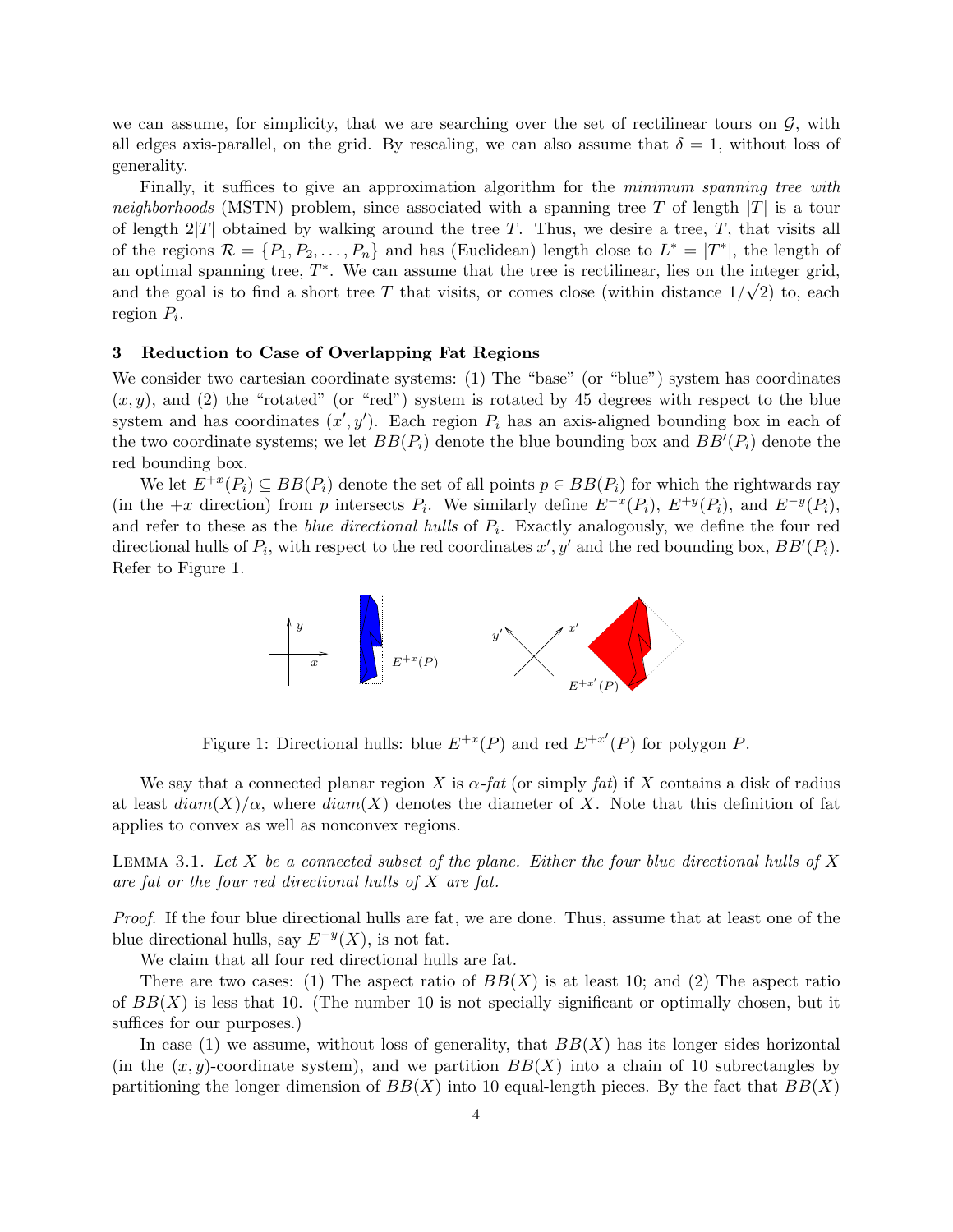is a minimal bounding box, we know that there must be a point  $a \in X$  within the first subrectangle and a point  $b \in X$  within the last (10th) subrectangle of the chain. (In fact, by connectivity, each subrectangle has a connected portion of  $X$  within it.) We readily see that the red bounding box  $BB'(\lbrace a,b \rbrace)$  extends enough outside  $BB(X)$  to contain the  $(x', y')$ -aligned square, A, of size  $diam(X)/10$  in the upper corner of  $BB'(\lbrace a,b \rbrace)$ ; similarly, there is a square B of size  $diam(X)/10$ in the lower corner of  $BB'(\lbrace a,b \rbrace)$ . Refer to Figure 2. Since X is connected, there is a path,  $\gamma$ , within X (and therefore within  $BB(X)$  and  $BB'(X)$ ) connecting a and b. We see that  $A \subset BB'(\{a,b\}) \subseteq BB'(X)$ , and, by definition of directional hulls,  $A \subset E^{-y'}(X)$  and  $A \subset E^{-x'}(X)$ ; similarly,  $B \subset BB'(\{a, b\}) \subseteq BB'(X)$ , and  $B \subset E^{+y'}(X)$  and  $B \subset E^{+x'}(X)$ . Thus,  $BB'(X)$  has all four of its red directional hulls fat (containing  $A$  or  $B$ , each of which has a constant fraction fraction of the area of  $BB'(X)$ .

In case (2), we again assume, without loss of generality, that  $BB(X)$  has its longer sides horizontal (in the  $(x, y)$ -coordinate system). We partition the longer dimension of  $BB(X)$  into 10 equal-length pieces, and consider the 10 corresponding squares within  $BB(X)$  along the bottom edge of  $BB(X)$ . Refer to Figure 2. Since  $E^{-y}(X)$  is not fat, we know that none of these squares is disjoint from X (otherwise, such a square would lie inside  $E^{-y}(X)$ , contradicting the assumption that  $E^{-y}(X)$  is not fat). Thus, we know that there must be a point  $a \in X$  within the leftmost square and a point  $b \in X$  within the rightmost square. While the red bounding box  $BB'(\lbrace a,b \rbrace)$ extends enough below  $BB(X)$  to contain the  $(x', y')$ -aligned square, B, of size  $diam(X)/10$  in the lower corner of  $BB'(\{a, b\})$ , the similar square, A, in the upper corner of  $BB'(\{a, b\})$  may lie partly or entirely within  $BB(X)$ . We have  $B \subset BB'(\{a, b\}) \subseteq BB'(X)$ ,  $B \subset E^{+y'}(X)$  and  $B \subset E^{+x'}(X)$ ; thus,  $E^{+y'}(X)$  and  $E^{+x'}(X)$  are fat. We need a different argument to show that  $E^{-y'}(X)$  and  $E^{-x'}(X)$  are fat, since it may be that X enters square A, so it is not immediate that A is contained in  $E^{-y'}(X)$  and  $E^{-x'}(X)$ . Consider a path  $\gamma$  within X from b to a. Such a path must at some point cross the polygonal path  $(p, q, r)$  shown in Figure 2. (Here, pq lies on the vertical (y-parallel) line supporting A on its right; qr lies on the y'-parallel line supporting A from below.) If the path  $\gamma$  hits segment pq before segment qr, then  $\gamma$  is a witness to the containment of square C within  $E^{-y}(X)$ , a contradiction to the fact that  $E^{-y}(X)$  is assumed not to be fat. Otherwise, if  $\gamma$  hits segment qr before (or at the same point as) it hits segment pq, then  $\gamma$  is a witness to the containment of A in the red directional hull  $E^{-y'}(X)$ , showing that  $E^{-y'}(X)$  is fat. A similar argument shows that  $E^{-x'}(X)$  is fat.



Figure 2: Proof of Lemma 3.1. Left: Case (1), aspect ratio is high; Right: Case (2), aspect ratio is low.

The next lemma shows that the problem of visiting a set of arbitrary connected regions can be reduced to the problem of visiting a set of fat regions (that may overlap, even of the original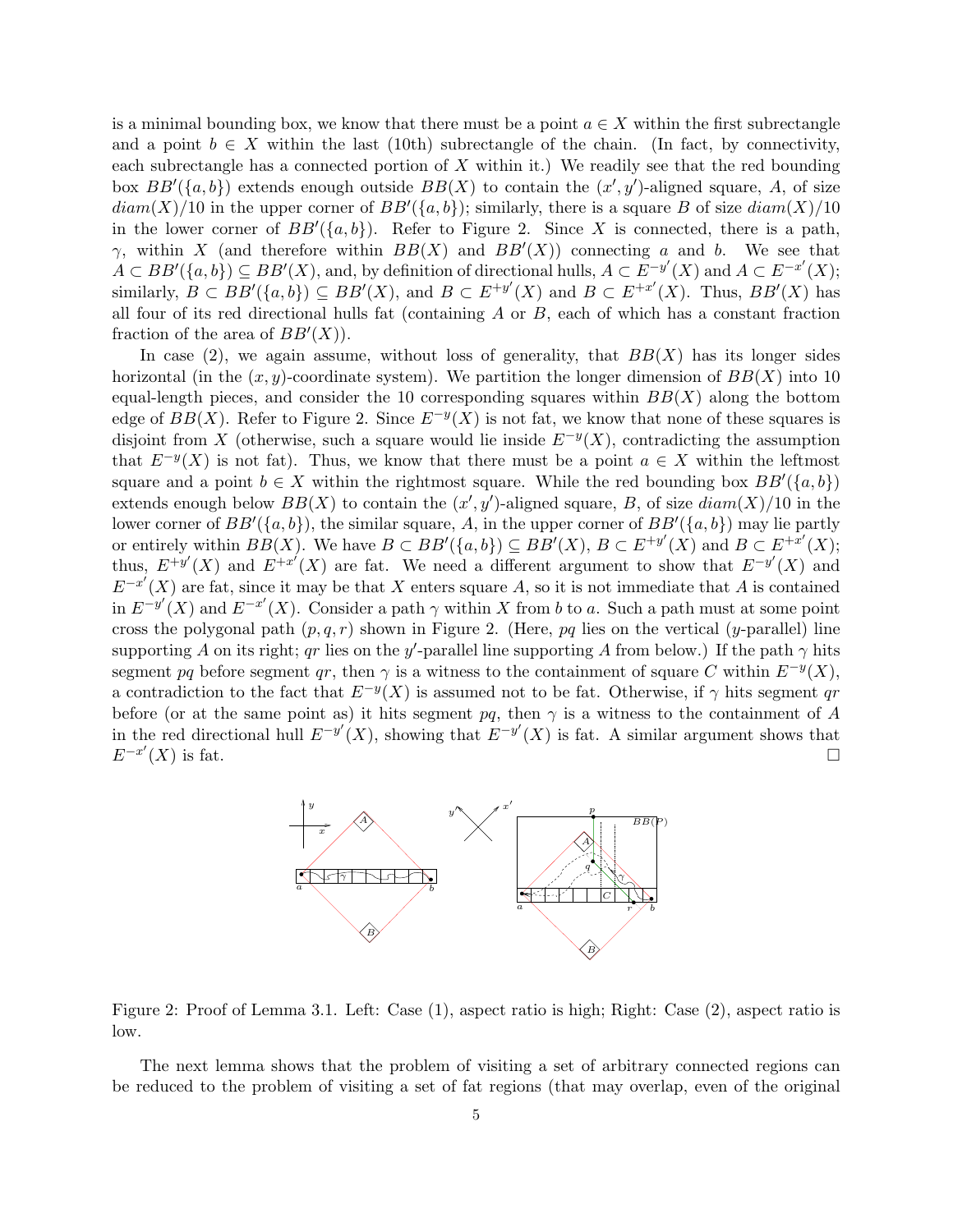regions are disjoint).

LEMMA 3.2. Let  $T$  be a tree that visits all four of the blue directional hulls of all  $n$  of the regions,  $\mathcal{R} = \{P_1, P_2, \ldots, P_n\}$ . Then there exists a connected planar network,  $G \supseteq T$ , of length  $|G| = O(|T|)$ that visits all of the regions R.

*Proof.* We can assume that T is rectilinear (with axis-parallel edges). First, we add to T the boundary of the (axis-aligned) bounding box,  $BB(T)$ , of tree T. The set  $BB(T) \setminus T$  consists of a set of simple rectilinear polygonal pockets, each with at least one edge (the pocket "lid") on the boundary of  $BB(T)$ .

For each pocket, Q, we build its *histogram decomposition*, as follows. Let e be one edge of  $Q$ ; for specificity, we can take e to be a lid of pocket  $Q$ , and assume that e is horizontal. We illuminate edge e within Q, using rectilinear visibility: the set  $VP(e, Q)$  of all points in Q that are rectilinearly visible from e is the set of all points  $q \in Q$  for which the axis-parallel segment,  $qq_{\perp}$ , joining q to the point  $q_{\perp}$  that is the orthogonal projection of q onto the line through e, satisfies  $q_{\perp} \in e$  and  $qq_{\perp} \subset Q$ . The set  $VP(e, Q)$  is a rectilinear histogram with base e. The boundary of  $VP(e, Q)$  consists of segments contained in the tree T and chord segments, known as windows, that pass through the interior of Q. Each window segment w is a chord separating  $VP(e, Q)$  from a a subpolygon ("subpocket") of  $Q$ . We then consider each window  $w$ , and the corresponding subpocket  $Q'$ , and determine the histogram,  $VP(w, Q')$ , consisting of the points within  $Q'$  (and therefore within  $Q$ ) that are rectilinearly visible from  $w$ . We continue this process until each subpocket has no windows (only edges contained in  $T$ ). This process is a rectilinear version of the "window partition tree" used to compute link distances in polygons [21]. It was used also in [13], where it was argued that the total length of the resulting histogram decomposition is  $O(|T|)$ , where |T| denotes the total length of tree T: The key observation is that any axis-parallel chord of  $Q$ crosses at most two windows; thus, the length of each window (the edges that were added to  $T$  to make the decomposition) can be charged to the length of T.

Next we argue that the connected planar network,  $G$ , given by the union of the histogram decompositions of the pockets of  $T$ , visits all of the original regions,  $\mathcal{R}$ . Suppose to the contrary that  $P_i$  lies fully interior to a (histogram) face,  $H$ , of  $G$ . (We assume here that  $H$  is a bounded face, not the face at infinity; however, the argument below applies even more readily to the case that H is the face at infinity, i.e., the complement of the rectangle  $BB(T)$ .) Suppose that H is a vertical histogram. Since T visits all four of the blue directional hulls of  $P_i$ , we know that G (whose edges are a superset of T) visits the hull  $E^{+\nu}(P_i)$  in particular.

If some point  $p \in E^{+y}(P_i)$  lies left of the leftmost (vertical) side of H, then, by definition of  $E^{+y}(P_i)$ , the upwards ray from p intersects  $P_i$  at some point  $p' \in P_i$ ; thus, p' lies to the left of the bounding box of H, so  $p'$  is a point of  $P_i$  outside H, a contradiction. Similarly, we know that no part of  $E^{+y}(P_i)$  lies to the right of the rightmost (vertical side of H.

If the bottom edge (base) of  $E^{+y}(P_i)$  lies below the bottom edge (base) of H, then some point of  $P_i$  that supports the base of  $E^{+y}(P_i)$  lies outside H, a contradiction.

Finally, if some point  $p \in E^{+y}(P_i)$  lies above the top (x-monotone) boundary of H, then, by definition of  $E^{+y}(P_i)$ , the upwards ray from p intersects  $P_i$  at some point  $p' \in P_i$ ; thus, p' lies above the top boundary of H, so p' is a point of  $P_i$  outside H, a contradiction. Thus,  $E^{+y}(P_i)$ lies completely below the top boundary of H. Since  $E^{+y}(P_i)$  also lies completely above the base of H and to the right of the left side of H and to the left of the right side of  $H$ , we conclude that  $E^{+y}(P_i)$  lies interior to H, a contradiction to the fact that G visits  $E^{+y}(P_i)$ .

Based on the above lemmas, we can suggest an approach to computing a constant-factor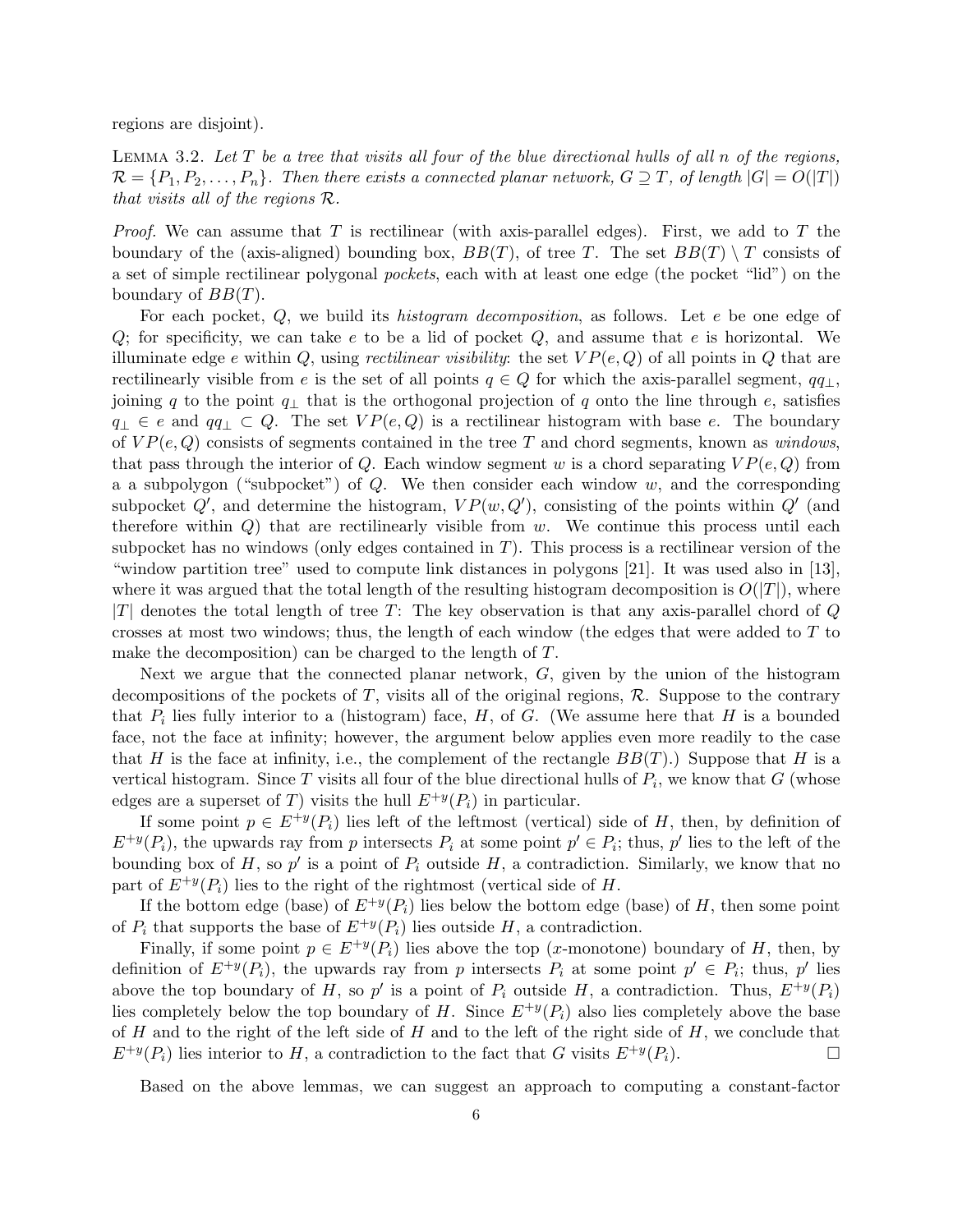approximation for an arbitrary set of connected regions  $\mathcal R$  in the plane. First, we partition the regions  $R$  into two sets – the "blue" regions that all four blue directional hulls fat, and the remaining "red" regions, which, by Lemma 3.1, must have all four red directional hulls fat. Then we compute a tree,  $T_{blue}$ , visiting all of the (fat) blue directional hulls of the blue regions and separately a tree,  $T_{red}$ , visiting all of the (fat) red directional hulls of the red regions. By Lemma 3.2, we know that  $T_{blue}$  visits all of the blue regions and  $T_{red}$  visits all of the red regions. We can then add a segment of length  $O(D)$  (and recall that  $L^* \geq 2D$ ) connecting  $T_{blue}$  and  $T_{red}$ , forming a single tree that visits all of the regions. (Alternatively, we can appeal to the Combination Lemma of [1] to combine the two solutions.) If we have a constant-factor approximation algorithm for computing a short tree spanning a set of (overlapping) fat regions, then this approach yields an overall constant-factor approximation for MSTN (and therefore for TSPN). In fact, this approach applies to arbitrarily overlapping regions  $\mathcal{R}$ ; we made no assumption about disjointness. We summarize:

## PROPOSITION 3.1. A c-approximation for TSPN/MSTN for arbitrary connected fat regions in the plane yields an  $O(c)$ -approximation for TSPN/MSTN for arbitrary connected regions in the plane.

The difficulty with the above approach is that we do not yet know how to give a constant-factor approximation for TSPN on a set of arbitrarily overlapping fat regions. Thus, we take a different approach. We do know how to compute a nearly optimal tree/tour of a set of disjoint fat regions (even if the regions are not disjoint, but have bounded depth); in fact, a PTAS is given in [18]. Thus, we will compute such an approximating tree/tour T of an appropriately chosen subset of disjoint fat regions, and then augment  $T$  so that it visits all of those original regions that  $T$  does not already visit. Since we can afford to add to  $T$  its histogram decomposition, and still have total length  $O(|T|)$ , it suffices to solve the augmentation problem for regions that lie within a single face (histogram), H, of the decomposition.

It is important for our approach that we have additional structure associated with the "floating" regions that lie interior to faces of the histogram decomposition. This structure comes from the method we use to select the set of disjoint fat regions. We now describe that method.

Let  $\mathcal{E} = \{E_1, E_2, \ldots\}$  be the set of fat blue directional hulls of the input regions R. (Recall that we are going to assume that the regions  $\mathcal R$  are disjoint; however, the fat blue directional hulls of  $\mathcal R$ may overlap.) We pick a subset  $\mathcal{E}_0 \subseteq \mathcal{E}$  of *disjoint* fat regions by an iterative algorithm, examining the regions  $E_i$  in increasing order of diameter,  $diam(E_i)$  (which matches the diameter of the input region of which  $E_i$  is a directional hull). As we examine region  $E_i$ , if it is disjoint from the regions already placed in the set  $\mathcal{E}_0$ , then we add it to  $\mathcal{E}_0$ ; otherwise, we skip it and go to the next larger region. (In case of ties, we examine the regions of equal diameter in arbitrary order.)

Next, we compute a tree (or tour),  $T_{\mathcal{E}_0}$ , visiting the regions  $\mathcal{E}_0$ . For this, we can use the PTAS of [18]. We know that the length,  $L^*$ , of an optimal tree/tour of  $R$  is at least the length of an optimal tree/tour of  $\mathcal{E}_0$ . We then extend  $T_{\mathcal{E}_0}$  to a histogram decomposition,  $G$ , of the bounding box and pockets of  $T_{\mathcal{E}_0}$ .

Now, the remaining problem is that of augmenting G so that the augmented graph,  $\overline{G}$ , is connected and visits all of the regions  $\mathcal{R}$ . It suffices to consider one face,  $H$ , in the histogram decomposition G, and the set  $\mathcal{R}_H$  of (input) regions that lie interior to H. We will exploit special structure of the set of regions  $\mathcal{R}_H$  with respect to the boundary of H.

LEMMA 3.3. Each  $P \in \mathcal{R}_H$  lies within distance diam(P) of the boundary, ∂H, of H.

Proof. Let  $P \in \mathcal{R}_H$ . Since at least one of the four directional hulls, E, of P was not put in the set  $\mathcal{E}_0$  during the selection process, there must be another region  $E' \in \mathcal{E}_0$  with diameter at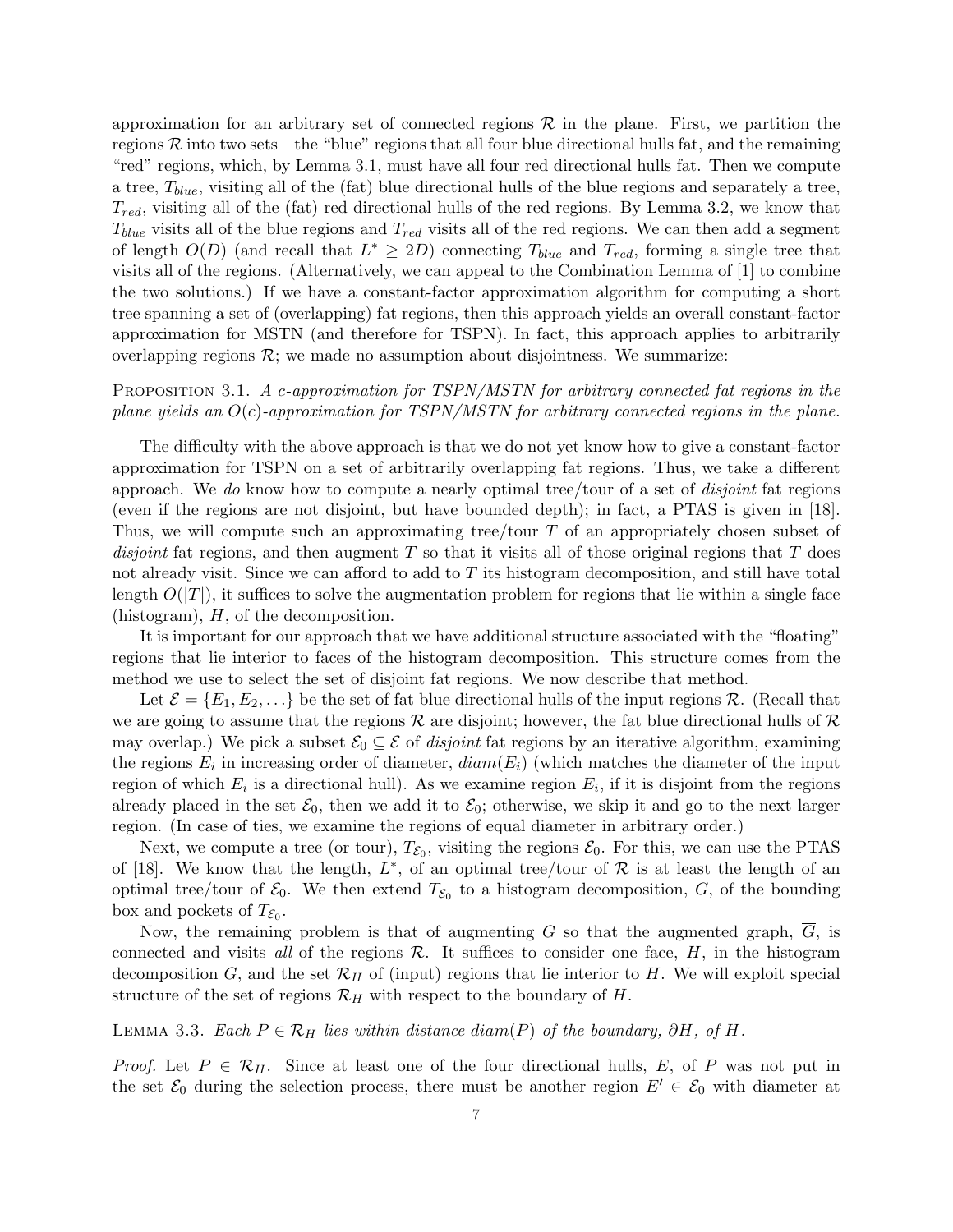most  $diam(P) = diam(E)$  and with  $E \cap E' \neq \emptyset$ . Since  $T_{\mathcal{E}_0}$  visits  $E'$ ,  $T_{\mathcal{E}_0}$  comes within distance  $diam(E') \leq diam(P)$  of E, and therefore of P. Thus, P lies within distance  $diam(P)$  of  $\partial H$ .  $\Box$ 

In the next section, we give an algorithm to solve (approximately) the *histogram problem*, which is the following: For a histogram H and a set  $\mathcal{R}_H$  of connected, disjoint regions interior to H, with each  $P \in \mathcal{R}_H$  within distance  $diam(P)$  of  $\partial H$ , construct a minimum-length network, F, such that  $F \cup \partial H$  is connected and visits all of the regions  $\mathcal{R}_H$ .

### 4 Solving the Histogram Problem

Let  $\mathcal{R}_H$  be a set of disjoint regions interior to a histogram H. As discussed earlier, we can assume that the vertices of H are integral (on the grid  $\mathcal{G}$ ). Also, without loss of generality, H is a vertical histogram. We make the *closeness assumption*: each  $P \in \mathcal{R}_H$  lies within distance  $diam(P)$  of  $\partial H$ . Our goal is to construct a minimum-length network of edges, F, such that  $F \cup \partial H$  is connected and visits all of the regions  $\mathcal{R}_H$ . If F is truly of minimum-length, it is a forest (since any cycle can be cut); the network we construct for our approximation will not, in general, be a forest, but we still often refer to the minimization problem in terms of forests and we let  $F^*$  denote an optimal forest, with length  $|F^*|$ .

4.1 The Stratified Grid We now define the *stratified grid* decomposition of H. Informally, the decomposition is formed as follows: We place squares of size 1 (forming the first strata,  $S_1$ ) inside H, around its boundary; this results in an "eroded" (shrunk by  $L_{\infty}$  distance 1) region (union of histograms). We then place squares of size 2 (forming the second strata,  $S_2$ ) inside each component of the eroded region, around its boundary; this results in the eroded region getting smaller by  $L_{\infty}$ distance 2. This process continues until all of  $H$  has been packed (and covered) by squares of sizes 1, 2, 4, 8, etc., forming the strata  $S_1, S_2, S_4, \ldots$  This description is informal since it does not take into account the situation in which the eroded region may contain narrow "necks" of insufficient width to accommodate squares of the appropriate size for the next strata of erosion. Thus, we make the process more formal with the following definitions. (There are multiple ways to establish stratified grids that work equally well to the method we describe here; we will point out below the basic properties that we need the stratification to have.)

The *standard squares* of size  $2^i$  (or *standard*  $2^i$ -squares) are those squares of size  $2^i$  whose defining coordinates are integer multiples of  $2^i$   $(i = 0, 1, 2, \ldots)$ .

The stratified grid decomposition of  $H$  is a polygonal subdivision of  $H$  into standard squares of sizes 1, 2, 4, 8, etc; we let  $S_i$  denote the set of squares of size i. We abuse notation slightly by using  $S_i$  also to denote the region within H that is the union of the squares of  $S_i$ .

Let  $H_{-1}$  denote the 1-offset of H, consisting of the set of all points within H that are at  $L_{\infty}$  distance at least 1 from the boundary of H. (Note that  $H_{-1}$  may consist of more than one connected component, each of which is a histogram with integral coordinates.) Let  $H_{-1}^{(2)}$  $\binom{2}{-1}$  denote the union of all standard 2-squares within  $H_{-1}$ . (Note that  $H_{-1}^{(2)}$ )  $\frac{1}{2}$  is a union of histograms whose vertex coordinates are multiples of 2; thus,  $H_{-1}^{(2)}$  $\binom{1}{-1}$  can be exactly tiled by standard 2-squares.) We define the 1-strata,  $S_1$ , to be the set of all (standard) 1-squares that lie within  $H \setminus H_{-1}^{(2)}$  $\binom{1}{-1}$ . Note that each 1-square of  $S_1$  is either in contact with the boundary of H or at  $L_{\infty}$  distance 1 from the boundary of H.

We define  $H_{-2}$  to be the 2-offset of  $H_{-1}^{(2)}$  $\frac{-(2)}{-1}$ , and  $H_{-2}^{(4)}$  $\frac{1}{2}$  to be the union of all standard 4-squares within  $H_{-2}$ . The 2-strata,  $S_2$ , is the set of all standard 2-squares that lie within  $H_{-1}^{(2)}$  $\stackrel{(2)}{-1} \setminus H_{-2}^{(4)}$  $_{-2}^{(4)}$ . We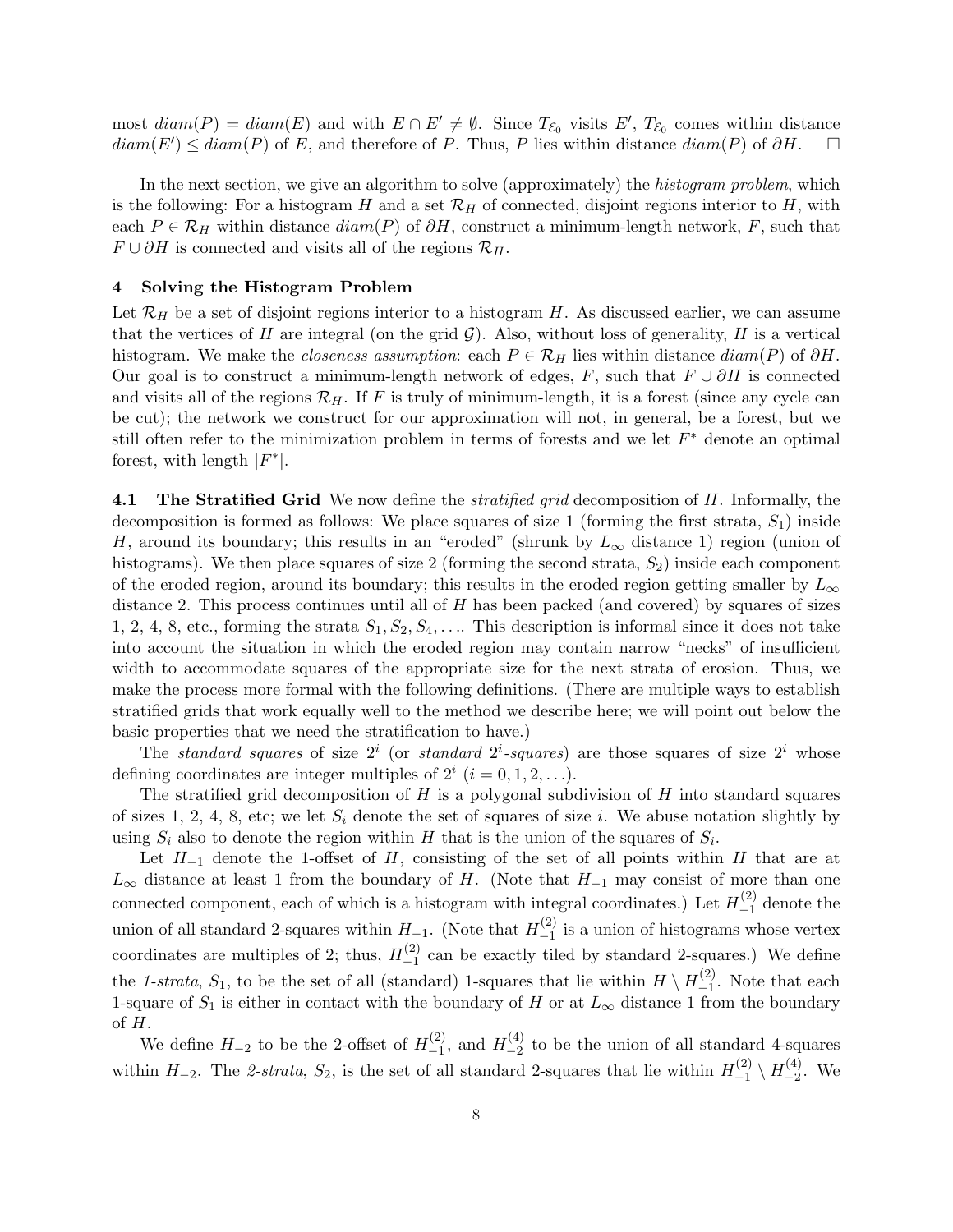similarly define  $H_{-2i}$  and the regions  $H_{-2i}^{(2^{i+1})}$  $\sum_{i=2}^{(2^{i+1})}$  for  $i = 0, 1, 2, \ldots$ ; the  $2^i$ -strata,  $S_{2^i}$ , is the set of all standard 2<sup>*i*</sup>-squares that lie within  $H_{-2i}^{(2^i)}$  $\stackrel{(2^i)}{-2^{i-1}} \setminus H_{-2^i}^{(2^{i+1})}$  $\frac{1}{2}^{(2^{i+1})}$ . (Note that both  $H_{-2^{i}}^{(2^{i})}$  $\frac{-(2^i)}{-2^{i-1}}$  and  $H_{-2^i}^{(2^{i+1})}$  $\frac{1}{2}$  can be exactly tiled by standard  $2^i$ -squares.) An example of a stratified grid of H is shown in Figure 3.



Figure 3: The stratified grid of a histogram H.

By the specification of the stratified grid, each grid square  $\sigma$  of size  $|\sigma| = 2^i$  lies at a distance  $\Theta(|sigma|)$  from  $\partial H$ , (More precisely, the distance is between  $2^{i} - 1$  and  $3 \cdot 2^{i} - 2$ .)

We subdivide each grid square of the stratified grid into a constant number of subsquares. This is done so that no region  $P \in \mathcal{R}_H$  can lie substantially inside any square (after subdivision), where "substantially" means at distance more than  $1/\sqrt{2}$  (recall that we only need to get within distance  $\delta/\sqrt{2}$  of each region, and we rescaled so that  $\delta = 1$ ). There is no need to subdivide the finest squares (the squares of size 1 or 2). For all other squares  $\sigma$ , it suffices to partition  $\sigma$  with a "+" mullion into 4 equal-size "panes" (subsquares), each of half the size. We consider these mullions to be associated with each square  $\sigma$  having  $|\sigma| > 1$ . Then, since  $\sigma$  is at distance at least  $|\sigma| - 1$ to ∂H, and we know that any  $P \in \mathcal{R}_H$  is at distance at most  $diam(P)$  from  $\partial H$ , we know that, while P may lie inside a square  $\sigma$ , it cannot avoid being intersected by the mullions of  $\sigma$ , since each subsquare has diameter  $|\sigma|/\sqrt{2}$ , and we know that  $|\sigma|/\sqrt{2} < |\sigma| - 1$  for sizes  $|\sigma| \ge 4$ .

**4.2** A Lower Bound on OPT We establish a lower bound on the length,  $|F^*|$ , of a minimumlength forest,  $F^*$  whose addition to  $\partial H$  spans all of the regions, with  $F^* \cup \partial H$  being connected. We argue that we can replace the forest  $F^*$  with the network consisting of the boundaries of the set  $S_{F^*}$  of all grid squares that  $F^*$  intersects, and that this network has length  $O(F^*)$ . This is a nontrivial statement and utilizes the special structure of the stratified grid, since, in a general tiling by squares of different sizes, a curve of length  $\ell$  can intersect a set of n squares whose total perimeter is  $\Omega(|\ell| \log n)$ ; see the example in [18].

LEMMA 4.1. The total perimeter of the stratified grid squares in the set  $S_{\gamma}$  of squares intersected by a curve  $\gamma \subset H$  of length  $|\gamma|$  is  $O(|gamma|)$  plus the sizes of the squares containing  $\gamma$ 's endpoints.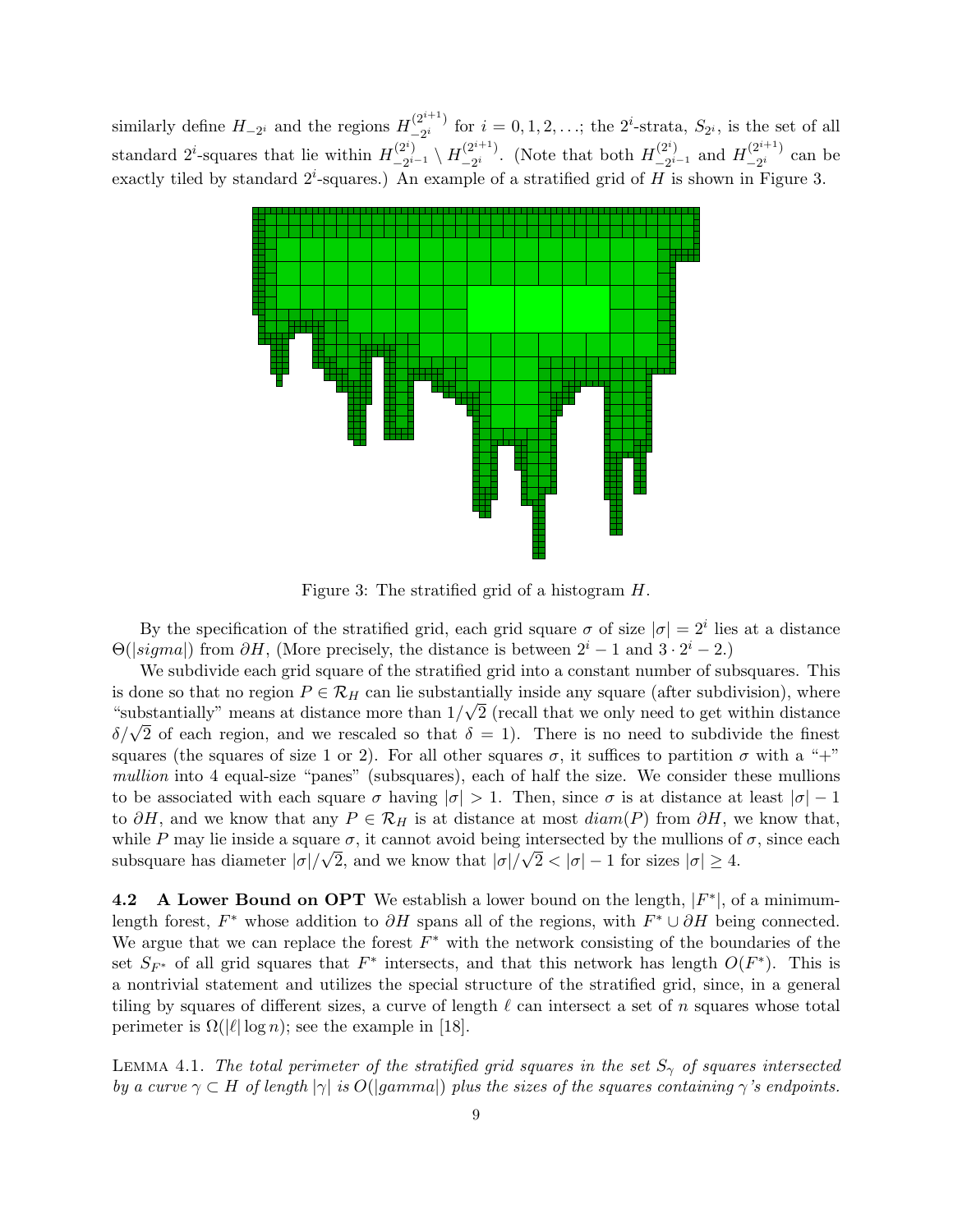*Proof.* Suppose  $\gamma$ 's starting endpoint,  $g_0$ , lies in a grid square of size  $2^i$  (within strata  $S^{(0)} = S_{2^i}$ ). As we traverse  $\gamma$ , starting at  $g_0$ , we either get to the ending point of  $\gamma$  without ever leaving the initial strata,  $S^{(0)}$ , or we enter a second, neighboring strata,  $S^{(1)}$  (which is either  $S_{2^{i-1}}$  or  $S_{2^{i+1}}$ ). If we stay within a single strata, then our result follows immediately by standard packing arguments (a curve of length  $\ell$  can intersect only  $O(|\ell|)$  unit disks). Thus, assume we change strata. Then,  $\gamma$  stays within these two strata for some time, until we either reach the endpoint (in which case we are again done, since we have encountered only two different sizes of squares), or we enter a new strata,  $S^{(3)}$ . We mark this first entry point,  $g_3$  along  $\gamma$ . Then,  $\gamma$  continues within the two strata  $S^{(2)}$  and  $S^{(3)}$ , possibly zig-zagging back and forth, until it finally reaches a new strata  $S^{(4)}$ (adjacent to  $S^{(2)}$  or to  $S^{(3)}$ ) for the first time at point  $g_4$ , etc. The standard packing argument applies to the portion of  $\gamma$  from  $g_3$  to  $g_4$ , since the curve lies within squares of only two different sizes (one being twice the size of the other). Further, we know that  $\gamma$  had to traverse a distance of at least the size of one of the squares in the smaller strata (which is within a factor two the same as the size of squares in the other strata). Thus, the sum of the sizes of the squares traversed by  $\gamma$ between point  $g_j$  and  $g_{j+1}$  is at most  $O(|\gamma_{j,j+1}|)$  (the length of the subcurve), plus the sizes of the squares at  $g_j$  and at  $g_{j+1}$ , which we know is also  $O(|\gamma_{j,j+1}|)$ , since  $\gamma_{j,j+1}$  had to cross one of the two strata. Thus, summing along  $\gamma$ , we get the claimed bound. two strata. Thus, summing along  $\gamma$ , we get the claimed bound.

**4.3** Subproblems We say that a square  $\sigma$  of the stratified grid is (locally) maximal if it and any of its neighboring grid squares of size  $|\sigma|$  are not adjacent to any grid squares of size  $2|\sigma|$ .

The following lemma justifies that we can afford to add to our network, F, the boundaries (and mullions) of the maximal squares of the stratified grid, since their length is  $O(|\partial H|)$ , and we know (Lemma 3.2) that the total length of the histogram decomposition, G, is  $\sum_H |\partial H| = O(L^*)$ .

LEMMA 4.2. The sum of the sizes of all maximal squares is  $O(|\partial H|)$ .

Proof. This follows from a fairly standard charging argument (deferred to the full paper), in which the boundary of each maximal square is charged off to the boundary of  $H$  (such that no portion of  $\partial H$  is charged more than  $O(1)$  times).

In addition to the boundaries of maximal squares (and their mullions), we add to our network F a set of spokes, one for each vertex of each maximal square, each of which is a segment joining the square to  $\partial H$ . Since each square  $\sigma$  is within distance  $O(|\sigma|)$  of  $\partial H$ , the total length of the spokes is also  $O(|\partial H|)$ , so we can afford it. By using shortest connections to  $\partial H$ , we can assure that the spokes are noncrossing (since crossings can be shortcut).

Each grid square,  $\sigma \in S_i$ , of the grid can be joined by a shortest (Euclidean) segment,  $L_{\sigma}$  (the "stem"), to  $\partial H$ . We know that  $|L_{\sigma}| = O(|\sigma|)$ . (Stems do not cross.) Each grid square  $\sigma$  can also be associated with a maximal square,  $M_{\sigma}$ , that is closest to it; let  $U_{\sigma}$  be a shortest segment (an "arm") joining  $\sigma$  to a maximal square. Then, for each maximal square,  $\Sigma$ , there is a set,  $\mathcal{S}_{\Sigma} = \{\sigma : M_{\sigma} = \Sigma\},\$  of grid squares associated with it. This allows us to partition the grid squares into *zones*, corresponding to sides of maximal squares  $\Sigma$ . A zone is bounded by a side of a maximal square, the boundary of  $H$ , and two spokes. The zones partition  $H$ ; we have now to augment our network  $F$  (which by now includes maximal square boundaries and their mullions and spokes) within each zone, so that all regions  $P \in \mathcal{R}_H$  that lie within a zone Z are visited by the network.

For a given zone  $Z$ , our goal is to find a minimum-weight *covering* set of grid squares within Z that is covering in the sense that all regions P interior to Z are intersected by the square (and therefore by its boundary or mullions) or its stem that joins it to  $\partial H$ ; the weight is the sum of the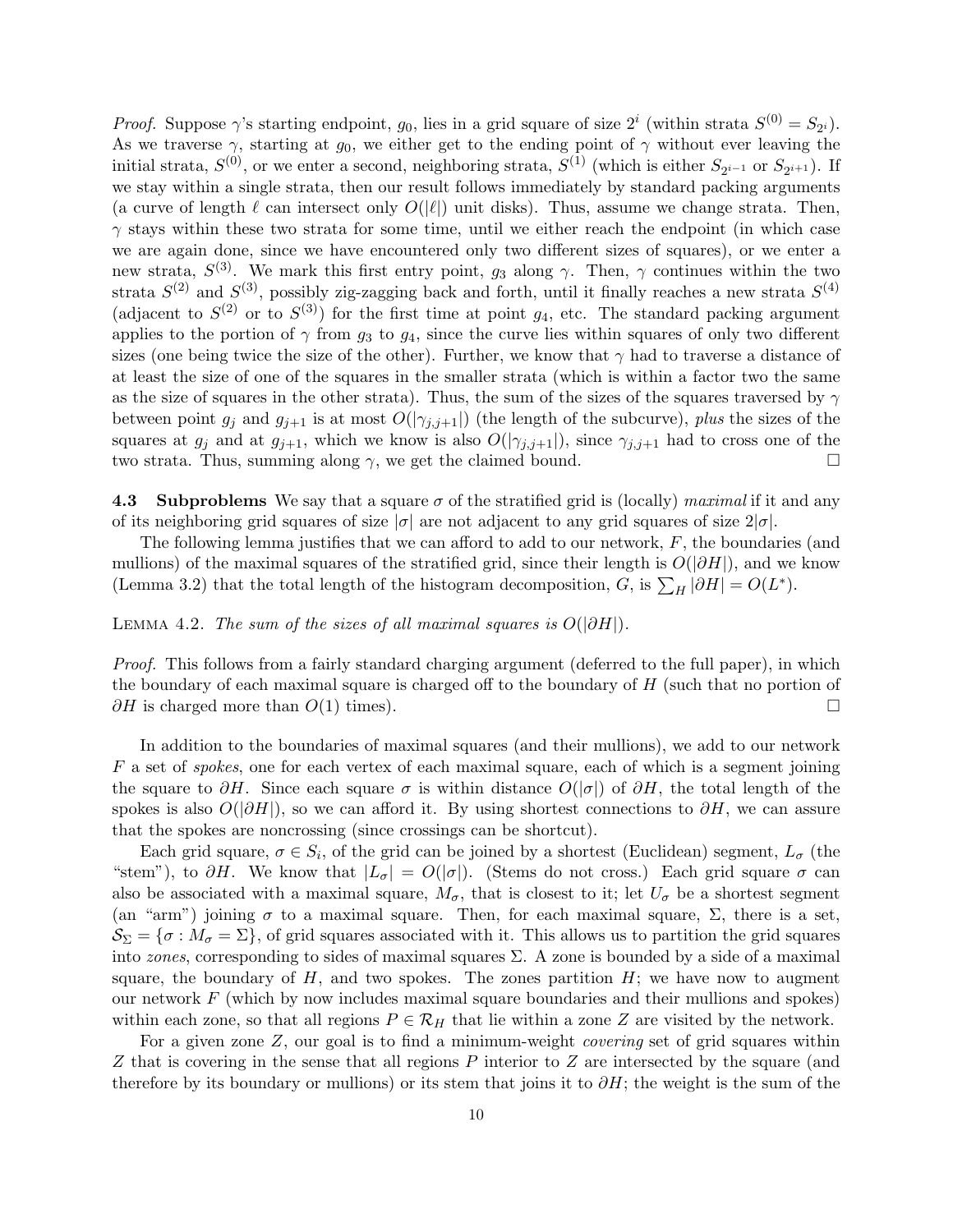square sizes, which is proportional to the sum of the perimeters, lengths of mullions, and lengths of stems.

For this optimization problem, we use a dynamic programming algorithm. Our approach is similar to that of Katz et al. [12], who study the following covering problem: Given a set of downward-pointing rays and a set of disjoint line segments in the plane, each of which is stabbed by at least one ray, find a minimum-cardinality set of rays that stab all line segments. (In fact, our results here generalize and extend the results of [12] to the problem of covering a set of disjoint polygons with a set of downwards-point rays.) The stemmed squares (squares with their associated stems), serve as the set of "rays" that are "downward" in the sense that the stems point to points that get closer and closer to  $\partial H$ .

We need a bit more notation. Let  $\mathcal{R}_{\sigma}$  denote the set of regions intersected by  $\sigma \cup L_{\sigma}$ . Let  $r_{\sigma}$ be the "rightmost" point of  $\partial \sigma \cup \mathcal{R}_{\sigma}$ , and let  $P_{\sigma}$  denote the region (or  $\sigma$ ) containing  $r_{\sigma}$ , where we say that  $p \in Z$  is to the right of  $q \in Z$  if the point  $p_H \in \partial H$  closest to p is counterclockwise around  $\partial H$  from the point  $q_H \in \partial H$  closest to q. We let  $A_{\sigma}$  denote the shortest segment joining  $r_{\sigma}$  to  $\Sigma$ .

We define a partial order on stemmed squares within Z. Consider two distinct squares,  $\sigma$  and σ'. We say that σ dominates σ' if  $\mathcal{R}_{\sigma}$  intersects  $A_{\sigma'}$  and σ' lies to the left of the simple path,  $\nu_{\sigma}$ , from  $\partial H$  to  $P_{\sigma}$  (along  $L_{\sigma}$ ), then along the boundary of the region that contains  $r_{\sigma}$ , to  $r_{\sigma}$ , then to the side of the maximal square  $\Sigma$  associated with Z (the "top" of Z) along the shortest segment,  $A_{\sigma}$ , from  $r_{\sigma}$  to  $\Sigma$ . (We think of  $\nu_{\sigma}$  as the "vertical line" through  $\sigma$ .) The partial order is well defined. It is easy to verify transitivity. Also, if  $\sigma$  dominates  $\sigma'$ , then  $\sigma'$  does not dominate  $\sigma$ . (This follows from the fact that if  $\mathcal{R}_{\sigma}$  intersects  $A_{\sigma'}$ , then  $\mathcal{R}_{\sigma'}$  does not intersect  $A_{\sigma}$ : If  $P \in \mathcal{R}_{\sigma}$ intersects  $A_{\sigma'}$ , then the rightmost point of P must be to the right of the point  $r_{\sigma'}$  that defines  $A_{\sigma'}$ , and we know that  $r_{\sigma'}$  is rightmost among regions  $\mathcal{R}_{\sigma'}$ .)

If  $\sigma$  is undominated among squares in Z, then no region  $P \in \mathcal{R}_H$  crosses  $A_{\sigma}$ , since any such region P has a rightmost point to the right of  $r_{\sigma}$ , and there is some other grid square  $\sigma'$  for which  $P \in \mathcal{R}_{\sigma'}$  (e.g., and square  $\sigma'$  that intersects P works).

The above observation allows us to write a dynamic program as follows. The set of stemmed squares within Z are ordered,  $(\sigma_1, \ldots, \sigma_{K-1}, \sigma_K)$ , according to where the stems touch  $\partial H$  (and according to angle among those stems that touch  $\partial H$  at the same point); additionally, we let  $\sigma_0$ (resp.,  $\sigma_{K+1}$ ) denote the spoke that defines the "left" (resp., "right") side of Z.

A subproblem within zone Z is specified by giving two stemmed squares,  $(\sigma_i, \sigma_j)$ , with the property that no regions intersect  $A_{\sigma_i}$  or  $A_{\sigma_j}$ . The subproblem asks us to find a minimum-weight set of stemmed squares in the subzone between  $\nu_{\sigma_i}$  and  $\nu_{\sigma_j}$  that stab all of the regions P that lie fully between  $\nu_{\sigma_i}$  and  $\nu_{\sigma_j}$ .

The important property about the subproblem is that we are able to specify exactly which regions are the responsibility of the subproblem – there are no regions that "sneak across" the boundary and would need to be specified, potentially causing the state space to explode. (This is the typical difficulty with recursive methods of trying to solve TSPN; see [18].) This is where we critically use the disjointness of the regions: No regions can cross the left boundary of the subproblem,  $\nu_{\sigma_i}$ , along a portion of the curve  $\nu_{\sigma_i}$  that lies inside a region. (And we know separately, from undominance, that no region crosses  $A_{\sigma_i}$ , and any region crossing the stem of  $\sigma_i$  is already visited by the stem, so we need not worry further about them in the subproblem.)

Let  $f(i, j)$  be the optimal value associated with the subproblem. Then, we get the dynamic programming recursion:  $f(i, j) = \min_{k \in K(i,j)} (weight(\sigma_k) + f(i, k) + f(k, j))$ , where  $K(i, j)$  is the set of all  $k \in (i, j)$  such that  $\sigma_k$  is undominated among stemmed squares that lie between  $\nu_{\sigma_i}$  and  $\nu_{\sigma_j}$ .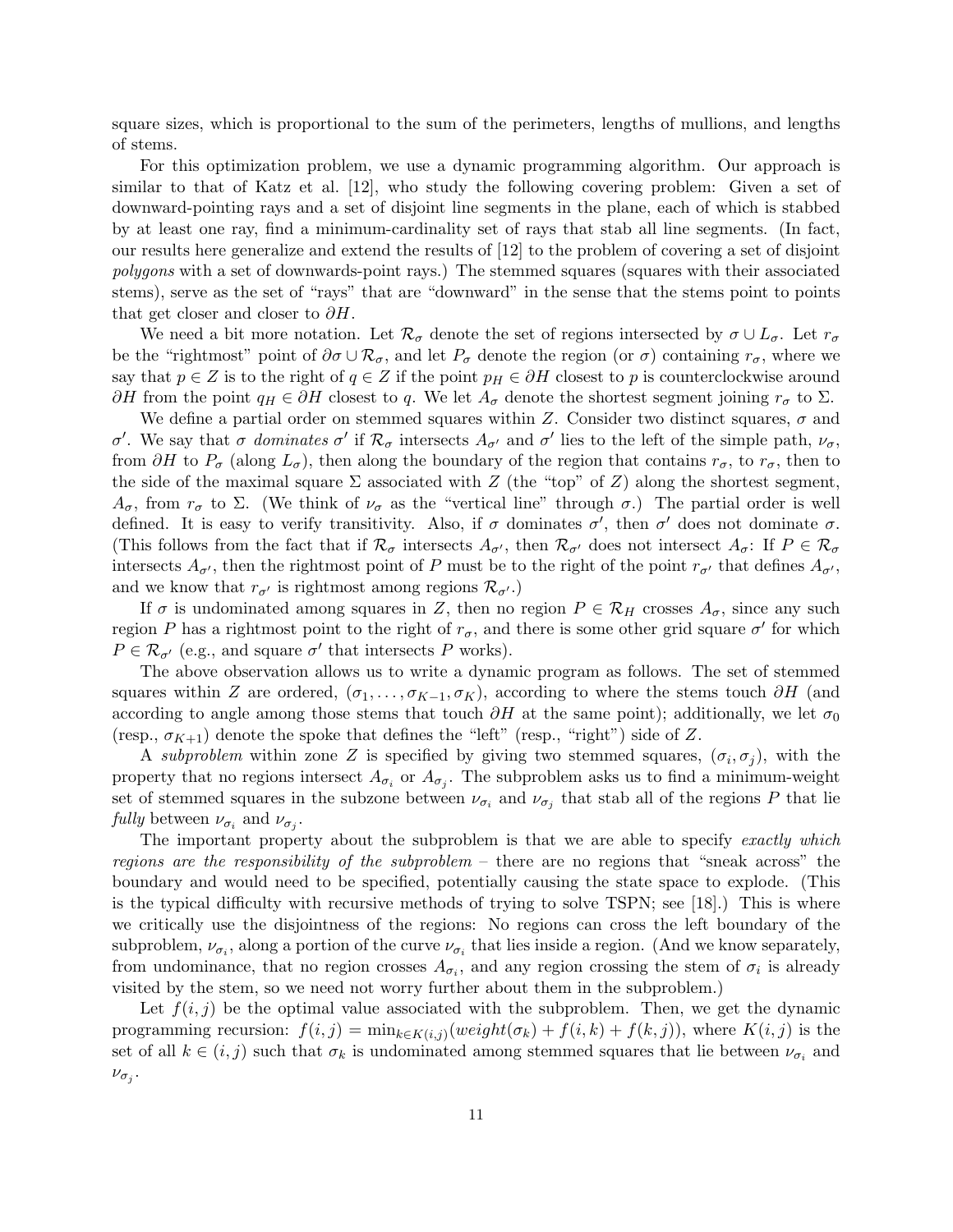Correctness of the dynamic program follows from the observation that there exists an undominated stemmed square in any optimal solution, and the principle of optimality. The output is a set of stemmed squares that have a minimum total weight among sets of stemmed squares that cover all regions interior to the zone.



Figure 4: Illustration of the dynamic program. (The diagram is not an accurate depiction of the histogram, grid squares, etc.)

### 5 The Main Theorem

THEOREM 5.1. There is a polynomial-time  $O(1)$ -approximation algorithm for the TSP with neighborhoods in the plane for a set  $R$  of disjoint, connected regions.

*Proof.* The regions  $\mathcal R$  are partitioned into blue and red regions; it suffices to compute an approximate solution for each of the two sets.

Our algorithm computes a tree  $T_{\mathcal{E}_0}$  visiting a disjoint subset,  $\mathcal{E}_0$ , of the directional hulls of the blue (or red) regions. It does so with a known algorithm ([18]) that yields an approximately optimal tree/tour that visits  $\mathcal{E}_0$ . We know that an optimal tree/tour  $T^*$  must visit all of  $\mathcal R$  and, therefore, must visit all of the regions  $\mathcal{E}_0$  (each of which contains a region of  $\mathcal{R}$ ). Thus, the tree  $T_{\mathcal{E}_0}$  that we produce has length  $O(L^*)$ . Then, by Lemma 3.2, the network G that we compute is also of length  $O(L^*)$ .

The output of our algorithm is the network  $G$ , augmented by a set of networks  $F$ , one per face H of G. We know that  $T^*$  restricted to any one face H of G is a forest of trees, each of which is connected to  $\partial H$ , spanning the regions that lie interior to H. Since we compute a set of networks, one per face H (spanning the regions within H, and connecting to  $\partial H$ ), each of which is within a constant factor of optimal for the subproblem  $H$ , we know that the total length of all forests we compute is  $O(L^*)$ .

Since our solution that is output is the union of the edge set of G and the set of computed networks F for each face H of G, we conclude that the network we compute, which spans  $\mathcal{R}$ , is of length  $O(L^*)$ . length  $O(L^*)$  $\Box$ 

### 6 Conclusion

We have given the first constant-factor approximation algorithm for TSPN in the plane for a set of arbitrary disjoint connected regions. We have not yet attempted to optimize (or even to compute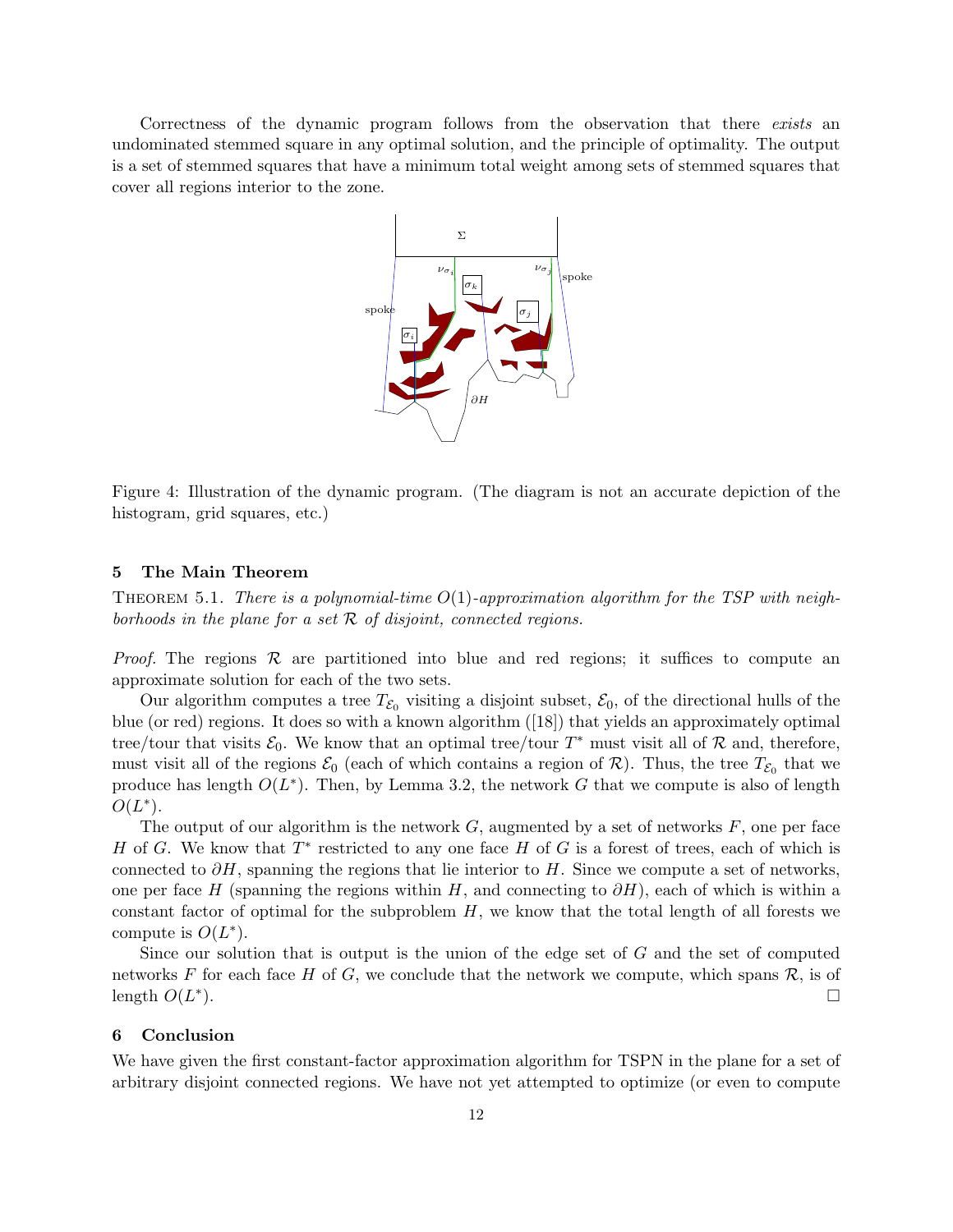exactly) the constant factor in our approximation bounds for our algorithm; however, the factor is not particularly large, and we conjecture that with a careful analysis it can be reduced to  $(2 + \epsilon)$ .

There are two main directions we are pursuing for future work on TSPN in the plane: (1) In the case of disjoint regions, it is not known if a PTAS may exist; (2) In the case of overlapping regions of arbitrary depth, it is not known if a constant-factor approximation may exist. Our results point to a possible approach: It suffices, using our results, to obtain a constant-factor approximation to visit a set of fat overlapping regions that have the property that each region lies within a constant factor of its diameter to the boundary of a containing histogram (Proposition 3.1). (We are able to show that the problem of visiting a set of overlapping fat convex regions is APX-hard, so we do not expect to obtain a PTAS.) Our dynamic programming algorithm exploits disjointness (though did not require fatness).

Additionally, we are pursuing approximation algorithms for TSPN in higher dimensions for general regions (not necessarily fat, as required in [4]).

### References

- [1] E. M. Arkin and R. Hassin. Approximation algorithms for the geometric covering salesman problem. Discrete Appl. Math., 55:197–218, 1994.
- [2] S. Arora. Polynomial time approximation schemes for Euclidean traveling salesman and other geometric problems. J. ACM, 45(5):753–782, 1998.
- [3] S. Arora. Approximation schemes for NP-hard geometric optimization problems: A survey. Mathematical Programming, 97(1-2):43–69, 2003.
- [4] T.-H. H. Chan and K. Elbassioni. A QPTAS for TSP with fat weakly disjoint neighborhoods in doubling metrics. In Proc. 21st Annual ACM-SIAM Symposium on Discrete Algorithms (SODA'10), page to appear, 2010.
- [5] M. de Berg, J. Gudmundsson, M. J. Katz, C. Levcopoulos, M. H. Overmars, and A. F. van der Stappen. TSP with neighborhoods of varying size. Journal of Algorithms, 57:22–36, 2005.
- [6] M. Dror and J. B. Orlin. Combinatorial optimization with explicit delineation of the ground set by a collection of subsets. Technical report, MIT, 2004.
- [7] A. Dumitrescu and J. S. B. Mitchell. Approximation algorithms for TSP with neighborhoods in the plane. Journal of Algorithms, 48:135–159, 2003. Special issue devoted to 12th ACM-SIAM Symposium on Discrete Algorithms, Washington, DC, January, 2001.
- [8] K. Elbassioni, A. V. Fishkin, N. H. Mustafa, and R. Sitters. Approximation algorithms for Euclidean group TSP. In Proc. 32nd Internat. Colloq. Automata Lang. Prog., volume 3580 of Lecture Notes Comput. Sci., pages 1115–1126. Springer-Verlag, 2005.
- [9] K. Elbassioni, A. V. Fishkin, and R. Sitters. On approximating the TSP with intersecting neighborhoods. In Proc. 17th Annu. Internat. Sympos. Algorithms Comput., volume ?? of Lecture Notes Comput. Sci., page ?? Springer-Verlag, 2006.
- [10] C. Feremans and A. Grigoriev. Approximation schemes for the generalized geometric problems with geographic clustering. In Abstracts 21st European Workshop Comput. Geom., page xxx, 2005.
- [11] J. Gudmundsson and C. Levcopoulos. A fast approximation algorithm for TSP with neighborhoods. Nordic J. Comput., 6:469–488, 1999.
- [12] M. Katz, J. S. B. Mitchell, and Y. Nir. Orthogonal segment stabbing. Comput. Geom. Theory Appl., 30(2):197–205, 2005. Special issue devoted to selected papers of the 19th European Workshop on Computational Geometry (EuroCG2003), March 24 -26, 2003, Bonn, Germany.
- [13] C. Mata and J. S. B. Mitchell. Approximation algorithms for geometric tour and network design problems. In Proc. 11th Annu. ACM Sympos. Comput. Geom., pages 360–369, 1995.
- [14] J. S. B. Mitchell. Guillotine subdivisions approximate polygonal subdivisions: Part III Faster polynomial-time approximation schemes for geometric network optimization. Manuscript, University at Stony Brook, 1997.